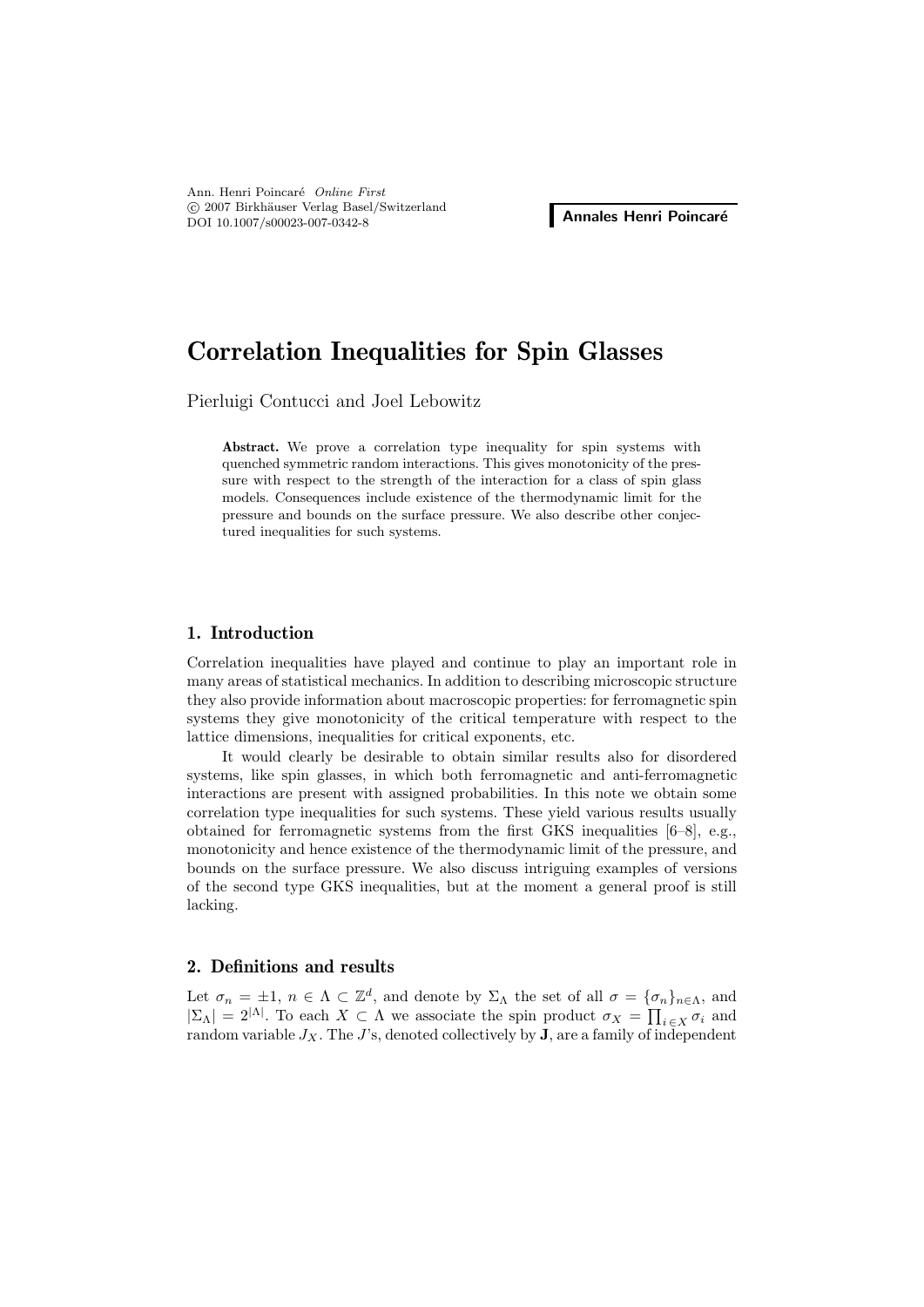unit symmetric random variables:

$$
Av(J_X) = 0,
$$
\n(2.1)

$$
Av(J_X J_Y) = \delta_{X,Y},
$$
\n(2.2)

where the  $Av()$  denotes the average over the distributions of the J's. The energy of a configuration  $\sigma$  is given by

$$
U_{\Lambda}(\sigma) = -\sum_{X \subset \Lambda} \lambda_X J_X \sigma_X + \bar{U}_{\Lambda}(\sigma), \qquad (2.3)
$$

where  $\bar{U}_{\Lambda}$  is a non-random (reference) interaction which we need not specify in any detail for the moment. It can in particular be set equal to zero. The  $\{\lambda_X\}$ , denoted collectively by  $\lambda$ , are auxiliary parameters which are used to tune the strength of the different interactions. Some can be set (at the end) equal to zero.

The probability distribution for specified  $\lambda$  and **J** is given by  $\mu = Z_{\Lambda}^{-1}e^{-U_{\Lambda}}$ with random partition function

$$
Z_{\Lambda} = \sum_{\sigma \in \Sigma_{\Lambda}} e^{-U_{\Lambda}(\sigma)}.
$$
\n(2.4)

The quenched pressure is given by

$$
P_{\Lambda} = Av (\log Z_{\Lambda}). \qquad (2.5)
$$

We define the thermal correlations for a given **J** and an  $A \subset \Lambda$  by

$$
\omega_A = \frac{\sum_{\sigma} \sigma_A e^{-U_{\Lambda}(\sigma)}}{\sum_{\sigma} e^{-U_{\Lambda}(\sigma)}}.
$$
\n(2.6)

The quenched correlations  $\bar{\omega}_A$  are given by Av  $(\omega_A)$  and we also define (dropping the subscript  $\Lambda$ )

$$
\rho_A = \text{Av}(J_A \omega_A) = \frac{\partial P}{\partial \lambda_A}.
$$
\n(2.7)

The pressure (and the  $\bar{\omega}_A$ ) is clearly an even function of each  $\lambda_X$  and hence  $\rho_A$  is an odd function of  $\lambda_A$  and an even function of  $\lambda_X$ ,  $X \neq A$ .

**Theorem 1.** Let  $\lambda_A \geq 0$ , then  $\rho_A \geq 0$ . Consequently the quenched pressure P is *monotone increasing with respect to each*  $\lambda_A$ *, i.e.*,

$$
\frac{\partial P}{\partial \lambda_A} = \rho_A \ge 0 \,, \quad \forall A \subset \Lambda \quad with \quad \lambda_A \ge 0 \,. \tag{2.8}
$$

*Remark.* Theorem 1 immediately implies that the pressure  $P(\lambda)$  has a minimum for  $\lambda_A = 0$ , for any  $A \in \Lambda$ . E.g., the pressure of a system with symmetric nearestneighbor random interactions is smaller than the one with added next nearest neighbor interactions. Another consequence is that in the case when  $\bar{U}_{\Lambda} = 0$  or containing only one site potentials, e.g., for standard spin glasses, the pressure for periodic boundary conditions is larger than the one with free boundary conditions.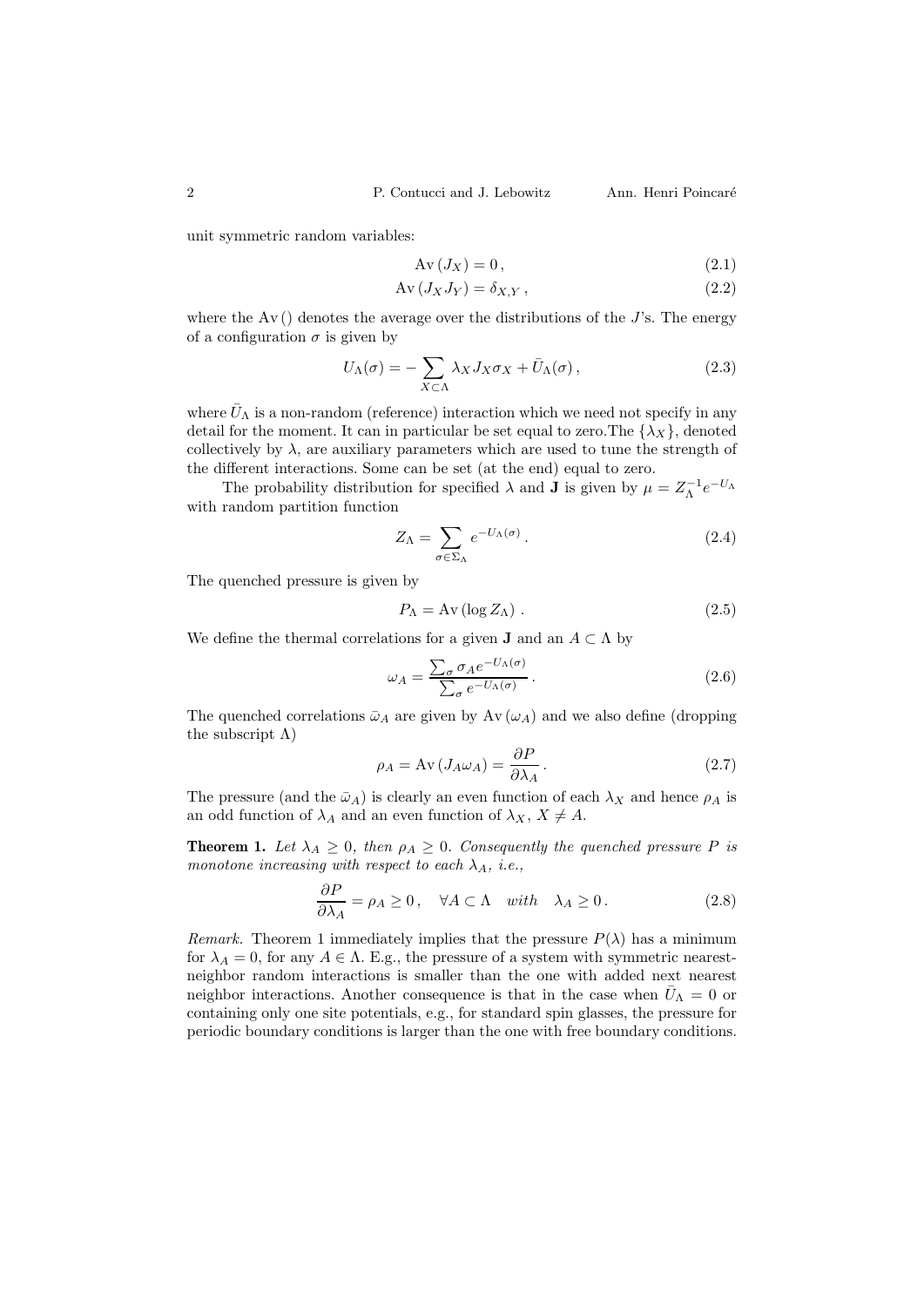*Proof.* The function P is symmetric and convex with respect to  $\lambda_A$ , i.e.,

$$
\rho_A = \frac{\partial P}{\partial \lambda_A} = 0 \quad \text{for} \quad \lambda_A = 0, \tag{2.9}
$$

and

$$
\frac{\partial^2 P}{\partial \lambda_A^2} = \text{Av} \left( J_A^2 [1 - \omega_A^2] \right) \ge 0 \,. \tag{2.10}
$$

The first equality follows from symmetry and the second from the fact that  $\omega_A^2 \leq 1$ . Consequently from (2.10)

$$
\rho_A(\lambda_A^{(1)}) \ge \rho_A(\lambda_A^{(2)}), \quad \forall \ \lambda_A^{(1)} \ge \lambda_A^{(2)} \ge 0 \tag{2.11}
$$

and the theorem follows by choosing  $\lambda_A^{(2)} = 0$  and from (2.9).  $\Box$ 

*Remark.* The previous theorem holds also with the only condition that  $Av(J_A)=0$ without the hypotheses of symmetry for any distributions. Convexity of  $P$  is in fact a general property thanks to (2.10). This implies monotonicity of the first derivative

$$
\frac{\partial P}{\partial \lambda_A} \geq \frac{\partial P}{\partial \lambda_A} |_{\lambda_A=0} = Av \left( J_A \omega_A |_{\lambda_A=0} \right) .
$$

Since the two random variables  $J_A$  and  $\omega_A|_{\lambda_A=0}$  are indipendent one has

 $Av (J_A \omega_A |_{\lambda_A=0}) = Av (J_A) Av (\omega_A |_{\lambda_A=0})=0$ .

which immediately gives the inequality (2.8). It is also clear that the condition  $Av(J_A) = 0$  is also necessary for the theorem to hold in the generality, i.e., independent of what the rest of the Hamiltonian is.

**Theorem 2.** When  $\bar{U}_{\Lambda}$  is just a sum of one site potentials, i.e.,  $\bar{U}_{\Lambda} = \sum_{i \in \Lambda} h_i \sigma_i$ , *the pressure* P *is super-additive, i.e., for all disjoint decompositions*  $\Lambda = \bigcup_{h=1}^{K} \Lambda_h$ ,  $\Lambda_l \cap \Lambda_m = \emptyset$   $l \neq m$ 

$$
P_{\Lambda} \ge \sum_{h=1}^{K} P_{\Lambda_h} \,. \tag{2.12}
$$

*Remark.* These properties of P are similar to those for the ferromagnetic case [7] with the  $\rho_A \geq 0$  playing the role of the first GKS inequality. This result generalizes the one obtained for the Gaussian case in [1]. See also [10–12].

**Corollary 2.1.** *Assuming thermodynamic stability,*

$$
\text{Av}\left(e^{-U}\right) \leq e^{c|\Lambda|},\tag{2.13}
$$

*the super-additivity provided by Theorem* 2 *implies, by standard methods, monotonicity and existence of the thermodynamic limit for the pressure with free boundary conditions. In particular*

$$
p = \lim_{\Lambda \nearrow \mathbb{Z}^d} \frac{P_\Lambda}{|\Lambda|} = \sup_{\Lambda} \frac{P_\Lambda}{|\Lambda|} \,. \tag{2.14}
$$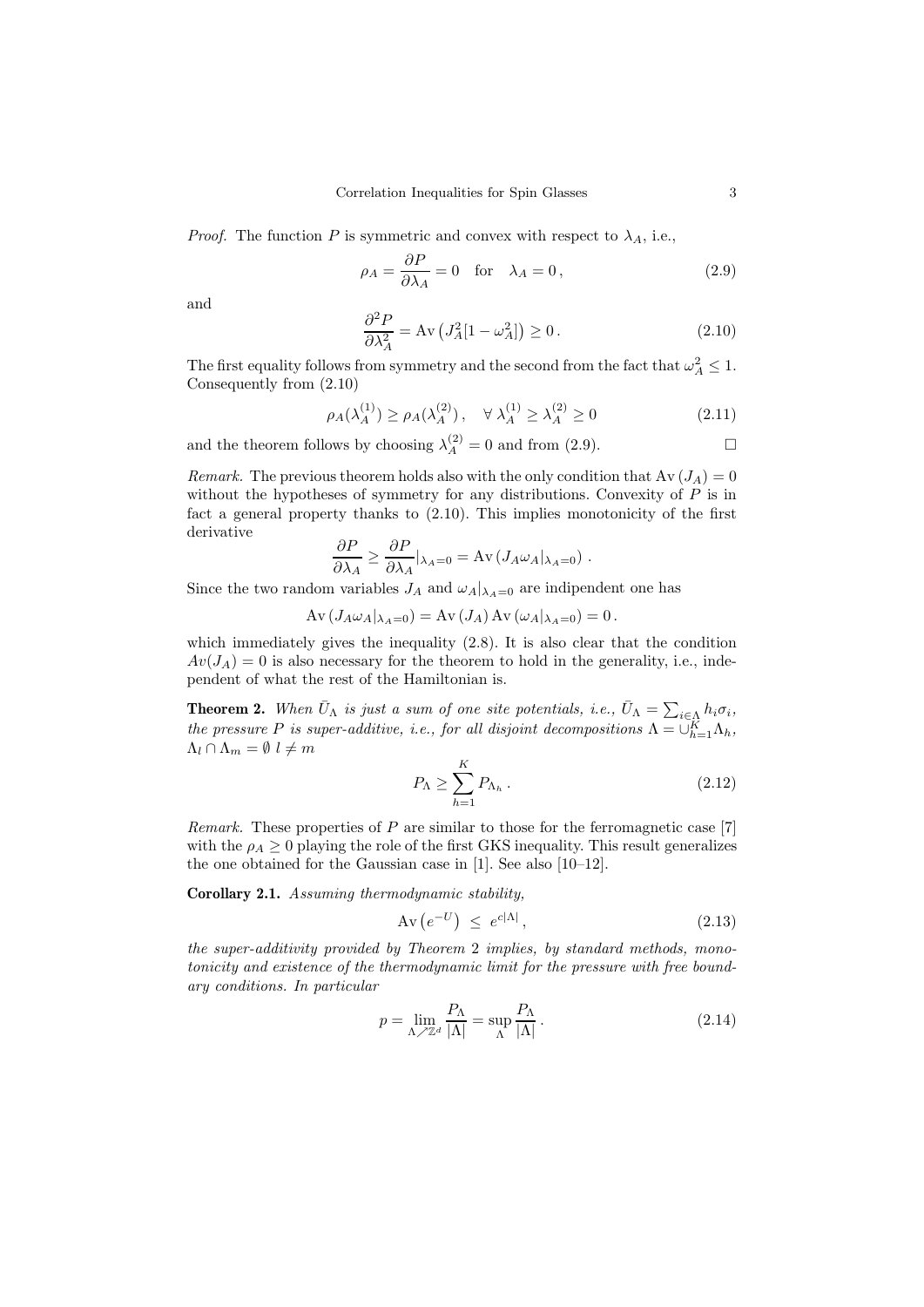*Remark.* Decomposing a d-dimensional hypercube  $\Lambda$  into  $(d-1)$ -dimensional hypercubes (2.12) immediately implies that the pressure in dimension d,  $p^{(d)}$  is an increasing function of d

$$
p^{(d+1)} \ge p^{(d)}.\tag{2.15}
$$

Theorem 2 admits the following

*Proof.* To each partition of  $\Lambda$  we associate the interpolating potential for  $0 \le t \le 1$ 

$$
U_{\Lambda}(t) = \sum_{h=0}^{K} t_h U_{\Lambda_h}^{(h)}, \quad \Lambda_0 = \Lambda, \qquad (2.16)
$$

with  $t_0 = t$  and  $t_h = (1 - t)$  for  $1 \leq h \leq K$ ,

$$
U_{\Lambda_h}^{(h)} = -\sum_{X \subset \Lambda_h} \lambda_X J_X^{(h)} \sigma_X \tag{2.17}
$$

and we have dropped the argument  $\sigma$  and set  $\bar{U}_n = 0$ , for notational convenience. The  $J_X^{(h)}$  are centered independent unit random variables

$$
Av\left(J_X^{(l)}J_Y^{(m)}\right) = \delta_{l,m}\delta_{X,Y}.
$$
\n(2.18)

We define the interpolating partition function

$$
Z_{\Lambda}(t) = \sum_{\sigma \in \Sigma_N} e^{-U_{\Lambda}(t)}, \qquad (2.19)
$$

and we observe that

$$
Z_{\Lambda}(0) = \prod_{h=1}^{K} Z_{\Lambda_h}(J^{(h)}), \quad Z_{\Lambda}(1) = Z_{\Lambda}(J).
$$
 (2.20)

We consider the interpolating pressure

$$
P_{\Lambda}(t) := \operatorname{Av} \big( \ln Z_{\Lambda}(t) \big) . \tag{2.21}
$$

Using (2.20) we get

$$
P_{\Lambda}(0) = \sum_{h=1}^{K} P_{\Lambda_h}, \quad P_{\Lambda}(1) = P_{\Lambda}.
$$
 (2.22)

Considering  $C_\Lambda$  the set of all subsets of  $\Lambda$  with non empty intersection with more than one  $\Lambda_h$  a straightforward computation gives

$$
\frac{d}{dt}P_{\Lambda}(t) = \sum_{X \in \mathcal{C}_{\Lambda}} \lambda_X^2 \rho_X \ge 0, \qquad (2.23)
$$

where the last inequality comes from Theorem 1. Hence  $(2.22)$  and  $(2.23)$ , imply  $(2.12)$ .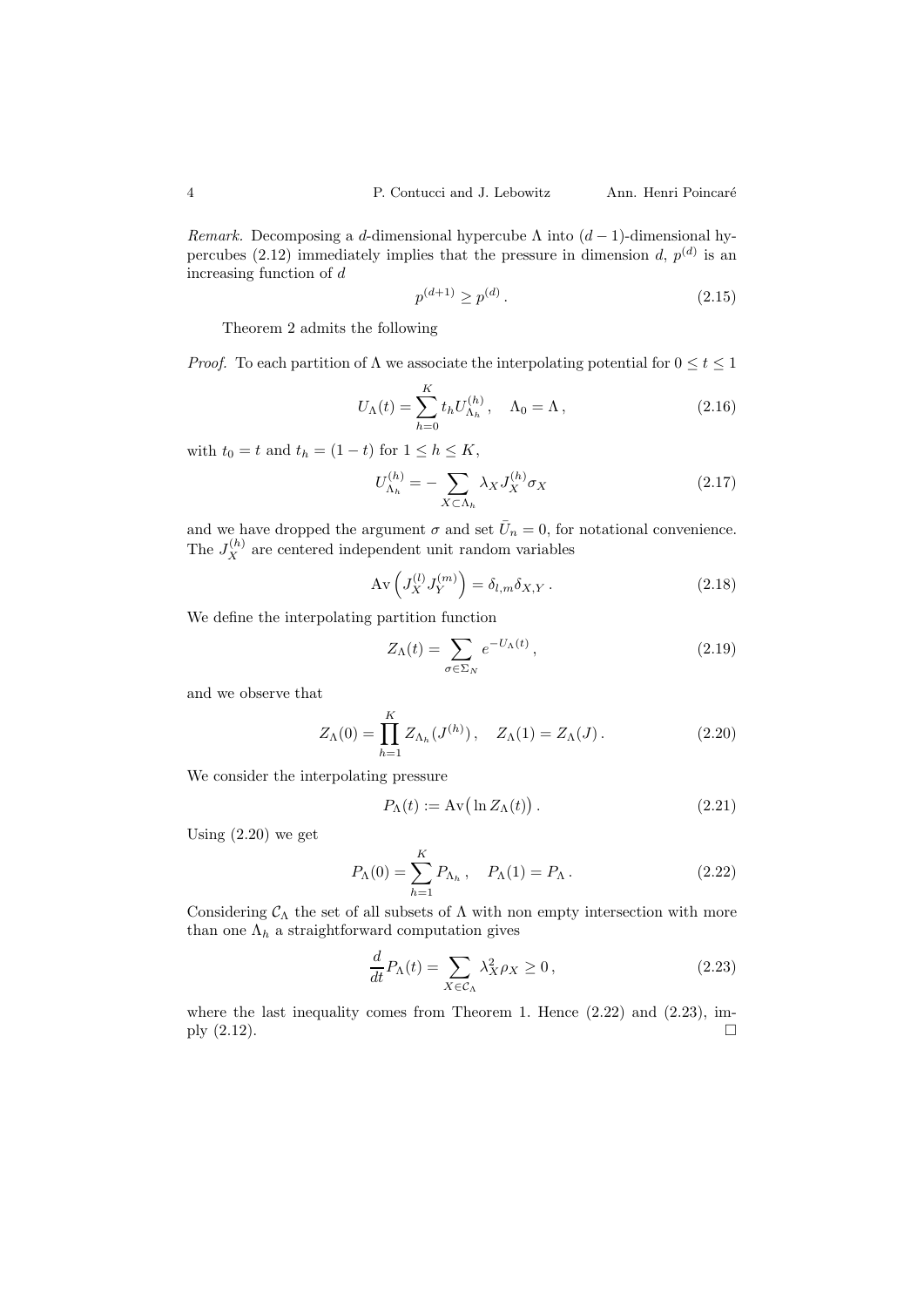**Theorem 3.** For finite range interactions, i.e.,  $\lambda_X = 0$  for  $|X| \ge r$  (e.g., the *nearest neighbor case*) *the first correction to the leading term of the pressure,*  $T_{\Lambda}$ *defined by:*

$$
P_{\Lambda} = p|\Lambda| + T_{\Lambda} \tag{2.24}
$$

*has a non positive value and is, at most, of surface size:*

$$
c|\partial\Lambda| \le T_\Lambda \le 0. \tag{2.25}
$$

*Remark.* The result  $(2.25)$  is analogous to that for the ferromagnetic case in [4,] 5. The theorem generalizes to all symmetric distributions of the  $J_X$  the result obtained for the Gaussian case in [2].

*Proof.* We give the proof for nearest-neighbor interactions,  $r = 2$ ,  $U_{\Lambda}(\sigma) = \sum_{b}$  $\lambda_b J_b \sigma_b$  where b represents a bond of the lattice  $b = (n, n')$ ,  $|n - n'| = 1$ . The extension to the general case is straightforward and only changes the value of the constant of (2.25). Given the d-dimensional cube  $\Lambda$ ,  $|\Lambda| = L^d$  consider its magnification  $|\Lambda_k| = (kL)^d$ . Clearly  $\Lambda_k$  can be partitioned into  $k^d$  disjoint cubes  $\Lambda_s$ all congruent to  $\Lambda$ . We call  $\mathcal{C}_{\Lambda}$  the set of bonds connecting the different  $\Lambda_s$ . In finite volume and with free boundary conditions we have by definition

$$
P_{\Lambda} = \text{Av} \left( \ln Z_{\Lambda} \right) = k^{-d} \text{Av} \left( \ln Z_{\Lambda}^{k^{d}} \right). \tag{2.26}
$$

Since the limiting pressure per particle is independent of the boundary conditions we have, indicating by  $\Pi$  the periodic boundary conditions (see [4])

$$
p|\Lambda| = \lim_{k \to \infty} k^{-d} A \mathbf{v} \left( \ln Z_{k\Lambda}^{(\Pi)} \right). \tag{2.27}
$$

By  $(2.26)$  and  $(2.27)$  we obtain

$$
T_{\Lambda} = (P_{\Lambda} - p|\Lambda|)
$$
  
= 
$$
\lim_{k \to \infty} k^{-d} A v \left( \ln Z_{\Lambda}^{k^{d}} - \ln Z_{k\Lambda}^{(\text{II})} \right).
$$
 (2.28)

We chose now the  $\lambda$ 's in such a way that

$$
\lambda_b = \begin{cases} \lambda, & \text{if } b \in \mathcal{C}_{\Lambda}, \\ 1, & \text{otherwise.} \end{cases}
$$
 (2.29)

Equation (2.28) then becomes, using the fundamental theorem of calculus,

$$
T_{\Lambda} = \lim_{k \to \infty} k^{-d} \left[ P_{\Lambda}^{(\Pi)}(0) - P_{\Lambda}^{(\Pi)}(1) \right] = - \lim_{k \to \infty} k^{-d} \int_0^1 \frac{d}{d\lambda} P_{\Lambda}^{(\Pi)}(\lambda) d\lambda. \tag{2.30}
$$

By a simple computation

$$
\frac{d}{d\lambda}P_{\Lambda}^{(\Pi)}(\lambda) = \sum_{b \in \mathcal{C}_{\Lambda}} \rho_b^{(\Pi)}(\lambda) = |\mathcal{C}_{\Lambda}| \rho_b^{(\Pi)}(\lambda), \qquad (2.31)
$$

where we have used the translation symmetry over the torus. By the identity

$$
2|\mathcal{C}_{\Lambda}| = k^d |\partial \Lambda| \tag{2.32}
$$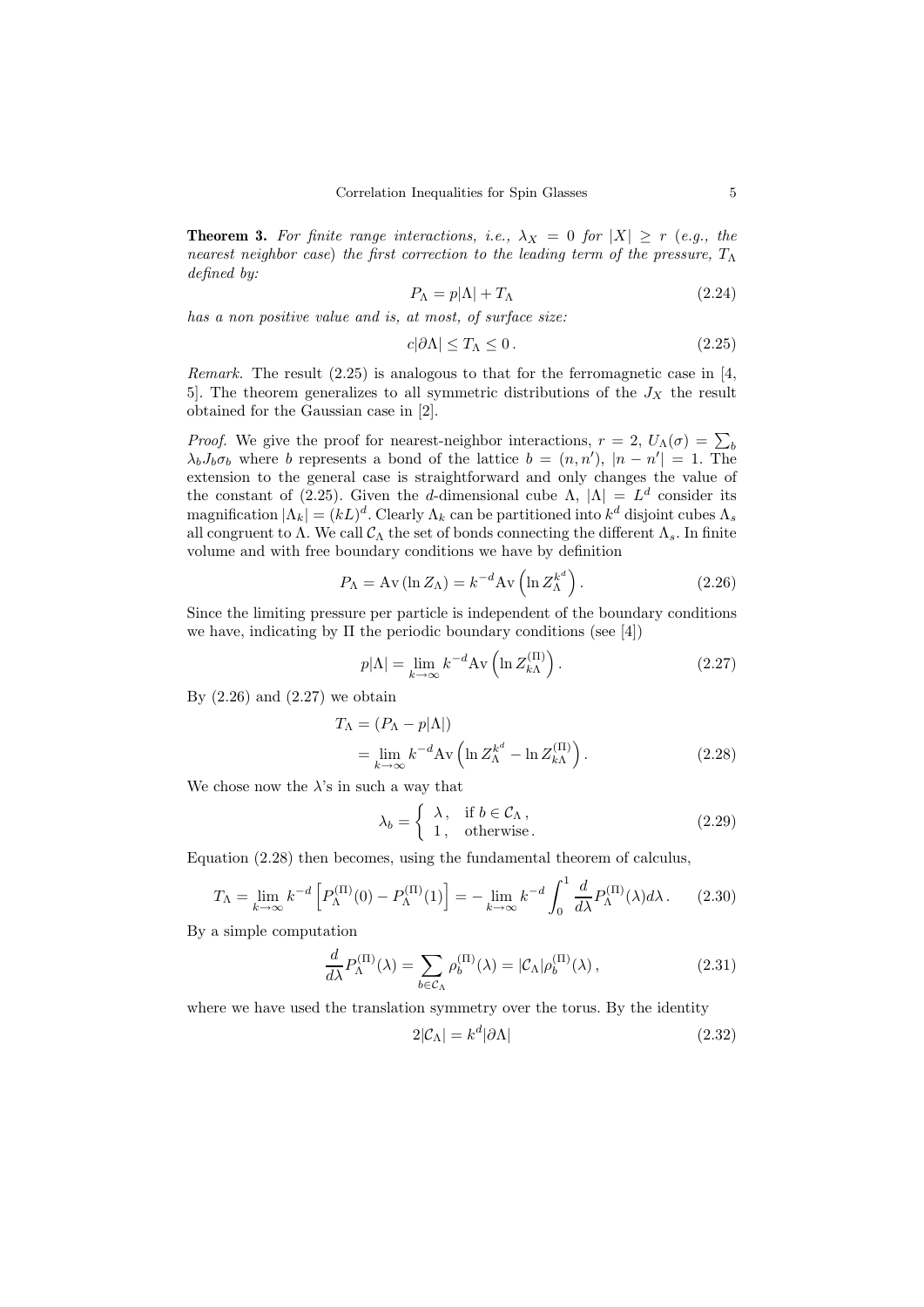we obtain

$$
T_{\Lambda} = -\frac{|\partial \Lambda|}{2} \lim_{k \to \infty} \int_0^1 \rho_b^{(\Pi)}(\lambda) d\lambda, \qquad (2.33)
$$

which immediately entails the theorem.  $\Box$ 

# **3. Other inequalities**

We have seen that Theorem 1 expresses for spin glasses a monotonicity property that entails the same consequences that the first GKS inequality does for ferromagnetic systems. From this perspective it is interesting to examine whether the quantity

$$
\frac{\partial^2 P}{\partial \lambda_A \partial \lambda_B} = \text{Av} \big( J_A J_B [\omega_{AB} - \omega_A \omega_B] \big) \tag{3.34}
$$

has a definite sign when  $A \neq B$  (for  $A = B$ ,  $\omega_{AB} = 1$  and the sign is positive). We have some evidence based on explicit calculations (work in progress with F. Unguendoli) that for  $A \neq B$  with the J's satisfying (2.2), the sign is negative, but are unable at this time to produce a general proof or find a counter example. A simple computation based on integration by parts shows that such an inequality would imply that the overlap expectations in Gaussian spin glasses would be monotonic non decreasing with the volume, similar to spin expectations in ferromagnetic systems.

Another interesting question is the case where the J's are not centered random variables but with  $Av(J_A) = \mu_A > 0$ . We then ask whether  $Av(\omega_A) \geq 0$ . This is essentially the same question as whether  $Av(\omega_A) \geq 0$  when  $\overline{U_A}$  is ferromagnetic. In that case  $\omega_A \geq 0$  when  $\Lambda_X = 0$  for all  $X \subset \Lambda$  and it seems very reasonable to expect that this will be preserved when we add symmetric random interactions. Also in this case we have evidence that the inequality hold for specific cases (work in progress with F.Unguendoli) but unfortunately we don't have a general proof or a counter example. It is interesting to note that in a subspace of the random parameter space in which variance and mean of the J's are chosen to be identical (Nishimori line) a suitable version of the GKS inequalities can be proved with consequences similar to those obtained here for the surface pressure (see [3, 9]).

### **Acknowledgements**

P. Contucci thanks A. Van Enter, C. Giardina, S. Graffi, F. Guerra, F. Den Hollander, H. Nishimori, S. Morita and F. Unguendoli for useful discussions. Research supported in part by NSF Grant DMR0442066 and by AFOSR Grant AF-FA99550-04.